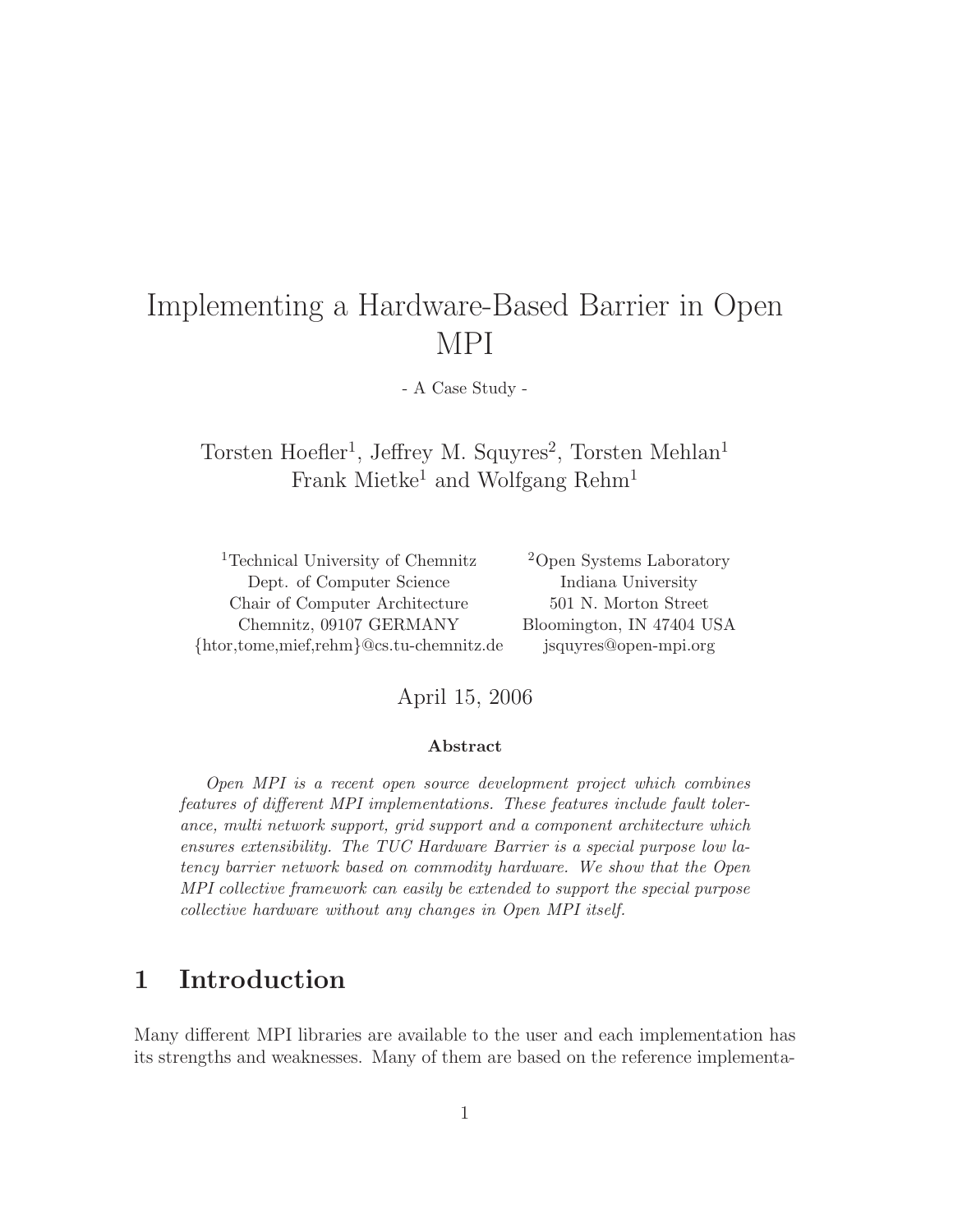tion MPICH [8] or its successor for MPI-2 MPICH2. Several MPI implementations offer one specific functionality in their code-base, e.g. LAM/MPI offers an easily extensible framework, FT-MPI [4] offers fault tolerance, MPICH-G2 [7] grid support, and LA-MPI [6] offers multiple network device support, but there is no MPI available which combines all of these aspects. Open MPI is intended to fill this gap and combine different ideas into a single and extensible implementation (compare [5]). Many developers with a MPI background combine their knowledge to create this new framework and to add some remarkable features to Open MPI. These developers came from different directions and want to make a new design which is free from old architectural constraints. FT-MPI [4] offers fault tolerance and design for changing environments, LA-MPI [6] offers multi-device support, LAM/MPI [3] offers the framework and PACX-MPI the multi-cluster and grid support. Open MPI started in January 2004 and was written from scratch to overcome several constraints and fit the needs of all members. Roughly two years later, version 1.0 was presented to the public.

### 1.1 Short Introduction to Open MPI

Regarding to Gabriel et. al. in [5], the main goals of Open MPI are to keep the code open and extensible, to support MPI-2 with the maximum thread level (MPI\_THREAD\_MULTIPLE) for all widely deployed communication networks. Additionally, features like message fragmentation and striping across multiple interfaces as well as fault recovery and tolerance, both totally transparent from the applications point of view, will be included in the implementation. The useability of the Run-Time-Environment (RTE) should be as comfortable as possible to support the user for execution his MPI programs. Additional features can be enabled optionally, such as data integrity check, to recognize errors on internal data busses.

To reach all this goals stated above, Open MPI uses a special architecture, called Modular Component Architecture compareable to the Common Component Architecture (CCA), described in [1]. This architecture offers a framework to implement every needed functionality for MPI in a modular manner. The necessary functional domains are derived from the goals and equipped with a clear interface as a framework inside Open MPI. Each framework can host multiple modules which implement the necessary functionality to serve the interface. Each module could support different hardware or implement different algorithms to enable the user or the framework to choose a special module for each run without recompiling or relinking the code.

Torsten Hoefler Page 2/8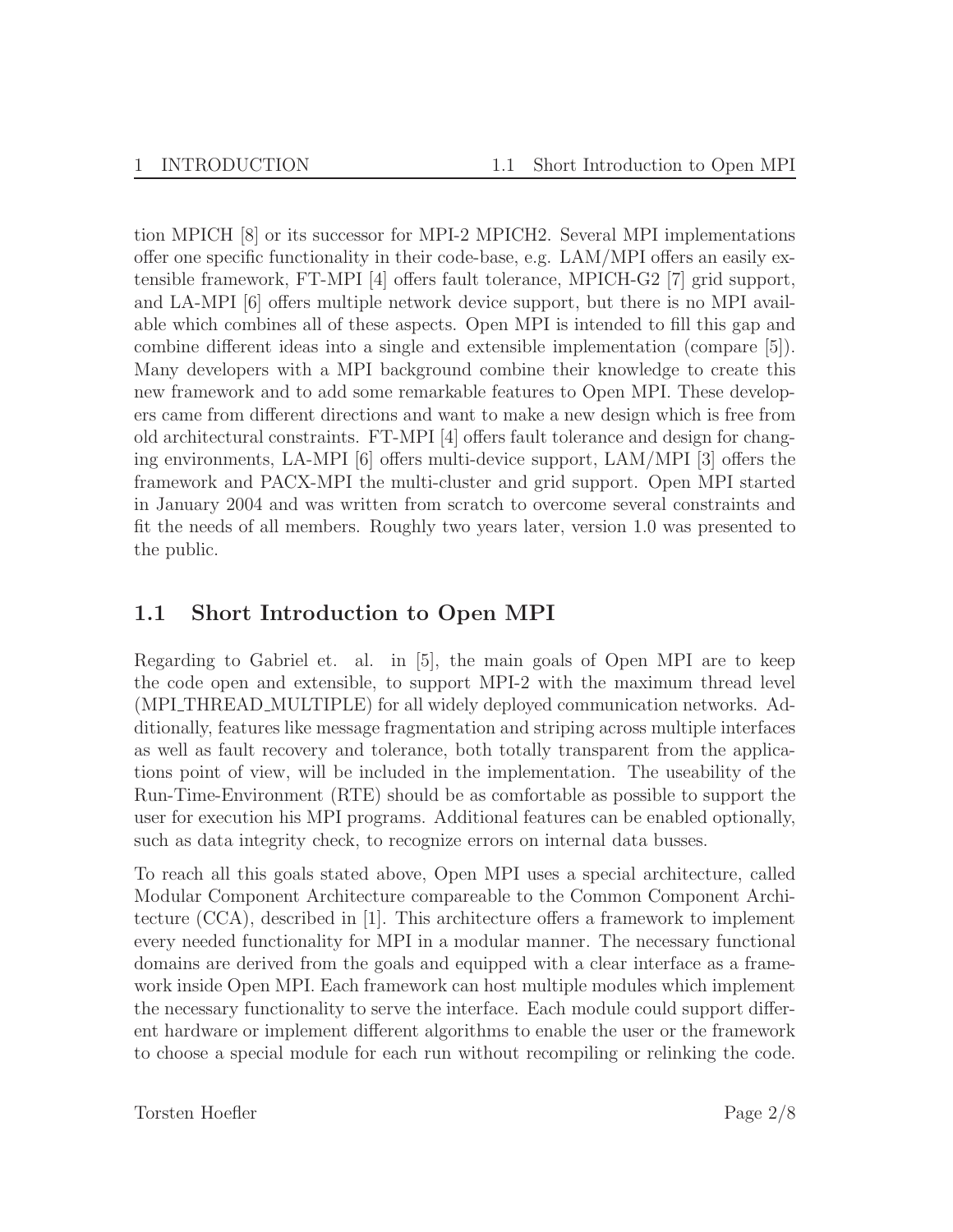**Framework** component component omponent component ...  $\text{component}$   $\text{component}$ compone component componen ... ... ... ... ... **MCA** 

The modular structure is shown in Figure 1.

Figure 1: Open MPI Architecture

The three entities MCA, framework and modules are explained in the following. The MCA offers a link between the user, who is able to pass command line arguments or MCA parameters to it, and the modules which receive the parameters. Each framework is dedicated to a special task (functional domain) and discovers, loads, unloads and uses all modules which implement its interface. The framework performs also the module selection, which can be influenced by user (MCA) parameters. Source code for modules is supported and configured/built by the MCA as well as binary modules which are loaded by the framework via the GNU Libltdl. Current frameworks include the Byte Transport Layer (BTL) which acts as a data transport driver for each network, the BTL Management Layer which manages BTL modules and the Point-to-Point Management Layer which performs higher level tasks as reliability, scheduling or bookkeeping of messages. All these frameworks are directly related to the transport of point-to-point messages (e.g. MPI SEND, MPI RECV). Other frameworks, such as the topology framework (TOPO), the Parallel IO framework (IO) offer additional functionality for other MPI related domains. Helper frameworks, such as Rcache or MPool are available to BTL implementers to support the pinned management of registered/pinned memory.

The collective framework (COLL) was used to implement a module which offers the hardware barrier support. The layering and the interaction between the different frameworks in the case of InfiniBand [10] communication is shown in Figure 2. The framework is specially designed for HPC and optimized in all critical paths. Thus, the overhead introduced compared to a static structure is less than  $1\%$  (cmp. [2]).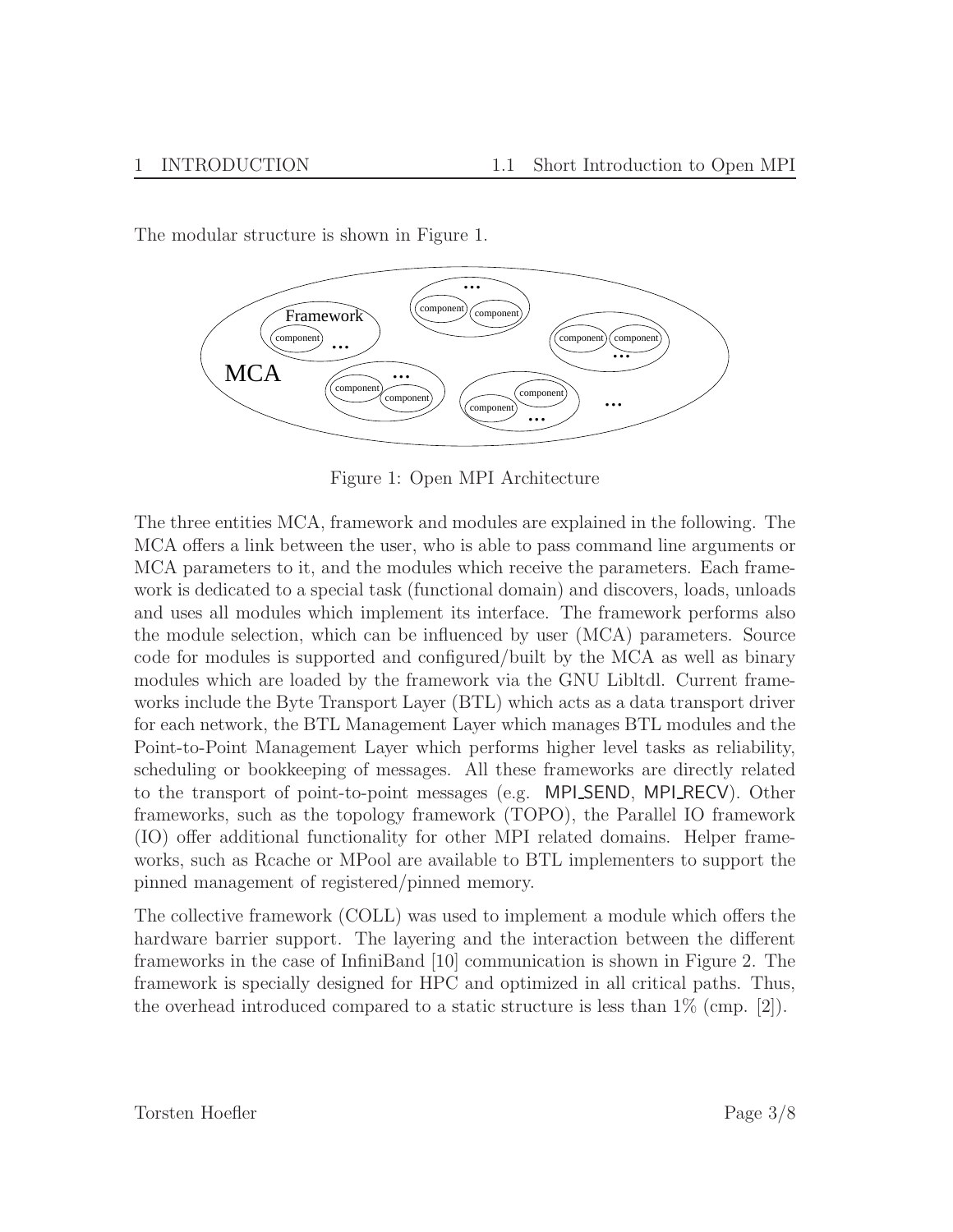#### 2 THE TUC HARDWARE BARRIER



Figure 2: Interaction of Frameworks inside the MCA

# 2 The TUC Hardware Barrier

The TUC Hardware Barrier is a self-made barrier hardware based on commodity hardware. The standard parallel port is used for communication between the nodes and a central hardware controls all nodes. A schema of the pin-out of the parallel port is given in Figure 3. The current prototype supports only a single barrier operation between all nodes, thus it is only usable for the global communicator MPI\_COMM\_WORLD. Each node has a single inbound and outbound channel which can have the binary state '0' or '1' and is connected to the barrier hardware. The prototypical barrier hardware consists of a ALTERA UP1 FPGA (shown in Figure 4) and is able to control 60 nodes. The FPGA implements a relatively easy Finite State Machine with two states regarding to the two states of the input wire of each node, '0' or '1'. A transition between these two states is performed, when either all output wires of all nodes are set to '1' or all output wires are set to '0'. The graph representing the state transitions is shown in Figure 5. When a single node reaches its MPI\_BARRIER call, it reads the input wire, toggles the read bit and writes it to the output wire. Then, the node waits until the input is toggled by the barrier hardware, and leaves the barrier call (all nodes toggled their bit).

Torsten Hoefler Page 4/8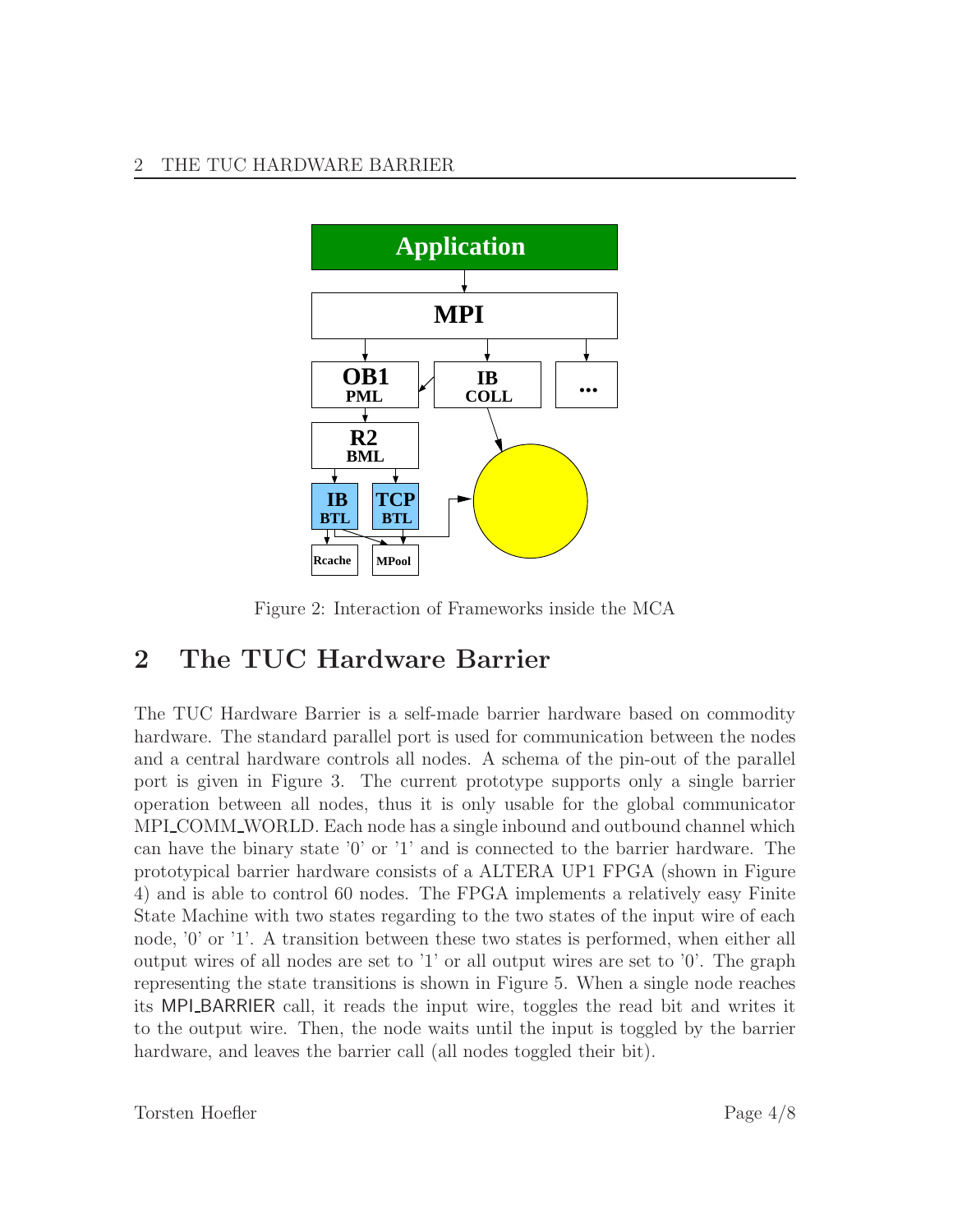

Figure 3: Parallel Port Pin-out



Figure 4: The prototypical Hardware



Figure 5: The implemented Finite State Machine

Torsten Hoefler Page 5/8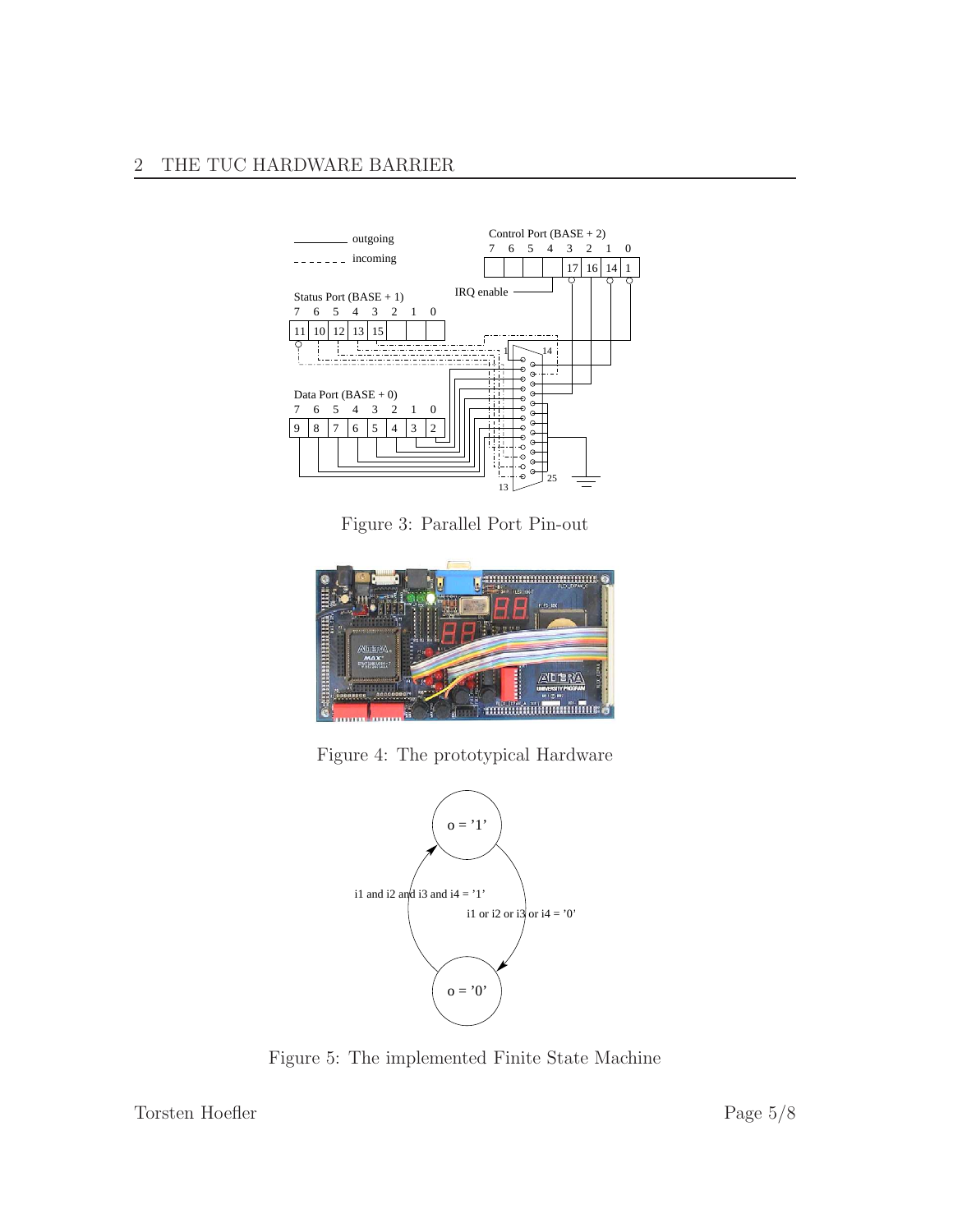# 3 Implementing MPI BARRIER

The barrier is implemented inside the COLL framework, which is originally introduced by Squyres et. al. in [9]. The framework finds and loads all components and queries each component if it wants to run on this machine (the component is able to check for specific hardware or other prerequisites). During the creation of a new communicator, the framework initializes all runnable modules. Each module can test for all its prerequisites on this specific communicator and return a priority to the framework. This selects the best one according to MCA parameters or priorities returned by the modules. When a communicator is destroyed, the framework calls uninitialize functions of the active modules that all resources can be freed. In particular, each COLL component implements three functions:

- $\text{collm}_\text{init\_query}()$  Which is invoked during MPI INIT and tests if all prerequisites are available,
- collm comm query() Which is invoked for each new communicator and
- collm comm unquery() Which instructs the component to free all used structures for the communicator.

Once, a component is selected for a specific communicator, it is called module. There are two basic functions for each module, coll module init() which can be used to initialize structures for each communicator and coll module finalize() which should free all used resources. Additionally, a module can implement selected or all collective functions. All collective functions which are not implemented are performed by a reference implementation based on point-to-point messages.

Our hwbarr component utilizes the component functions in the following way (note that OMPLSUCCESS indicates the successful completion of a function to the framework):

- collm init query() Checks for the appropriate access rights (IN,OUT CPU calls) and returns OMPL SUCCESS if they are available
- collm\_comm\_query() Returns a priority if the communicator is MPI\_COMM\_WORLD, or refuses to run otherwise

collm\_comm\_unquery() Returns OMPI\_SUCCESS

The module functions are used as stated in the following:

Torsten Hoefler Page 6/8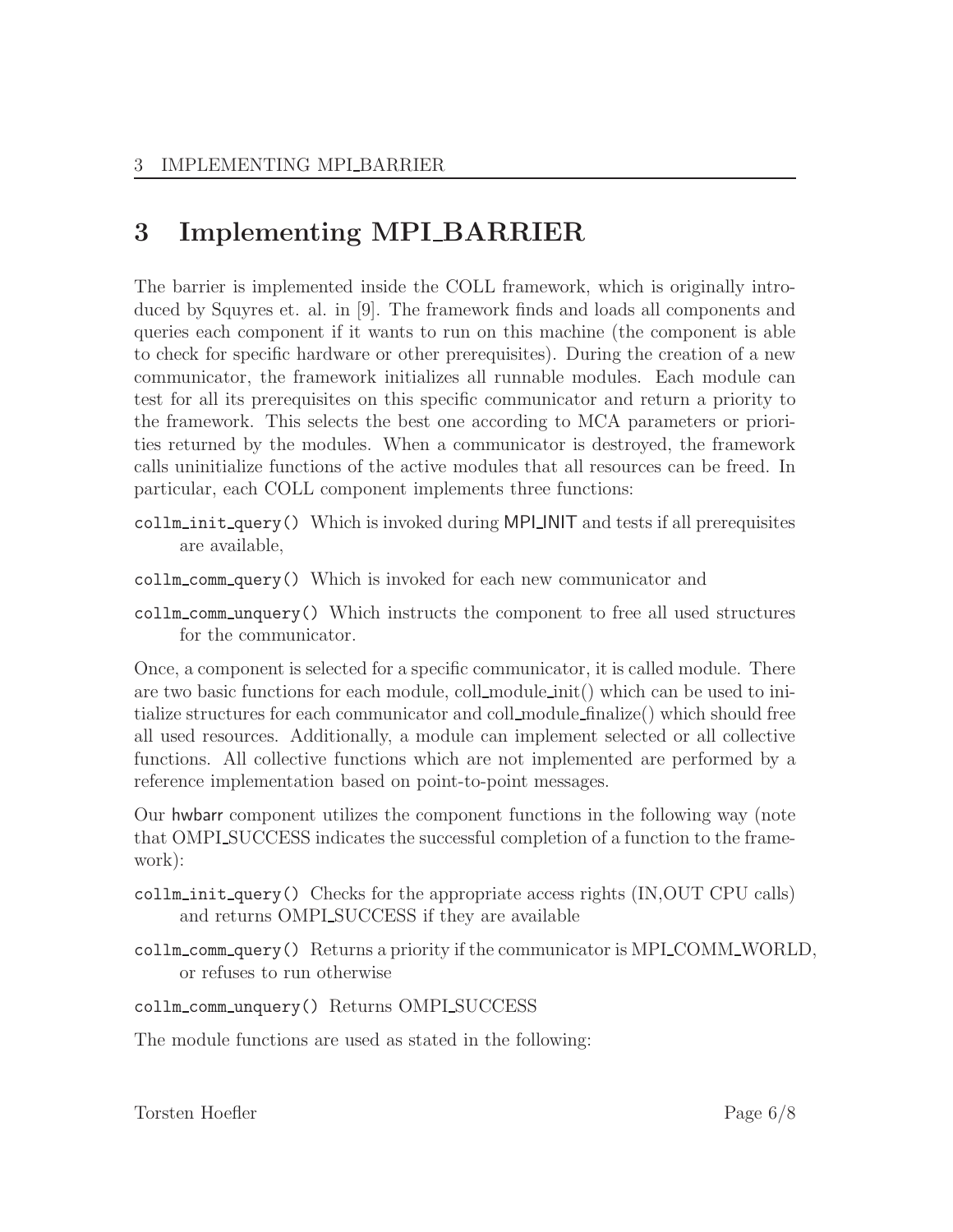coll module init() Returns OMPI SUCCESS

coll\_module\_finalize() Returns OMPLSUCCESS

coll barrier() Performs the barrier call as described in section 2 by reading the input, writing the toggled value to the output and waiting until the input also toggles

Other collective functions have not been implemented and the framework uses the standard implementation if they are called.

## 4 Conclusions

We showed that it is easy to add support for a special hardware to support collective operations in Open MPI. The application or Open MPI installation has neither to be recompiled nor to be relinked, the module has to implement the interface functions and has to be copied to the right directory in the library path. The architecture of Open MPI adds also nearly no overhead which makes the collective framework very attractive to programmers of collective operations. The TUC Hardware Barrier and the according COLL component has to be extended to support multiple communicators and allow non-root processes to use the hardware.

## References

- [1] Rob Armstrong, Dennis Gannon, Al Geist, Katarzyna Keahey, Scott R. Kohn, Lois McInnes, Steve R. Parker, and Brent A. Smolinski. Toward a common component architecture for high-performance scientific computing. In HPDC, 1999.
- [2] B. Barrett, J. M. Squyres, A. Lumsdaine, R. L. Graham, and G. Bosilca. Analysis of the Component Architecture Overhead in Open MPI. In Proceedings, 12th European PVM/MPI Users' Group Meeting, Sorrento, Italy, September 2005.
- [3] Greg Burns, Raja Daoud, and James Vaigl. LAM: An Open Cluster Environment for MPI. In *Proceedings of Supercomputing Symposium*, pages 379–386, 1994.

Torsten Hoefler Page 7/8